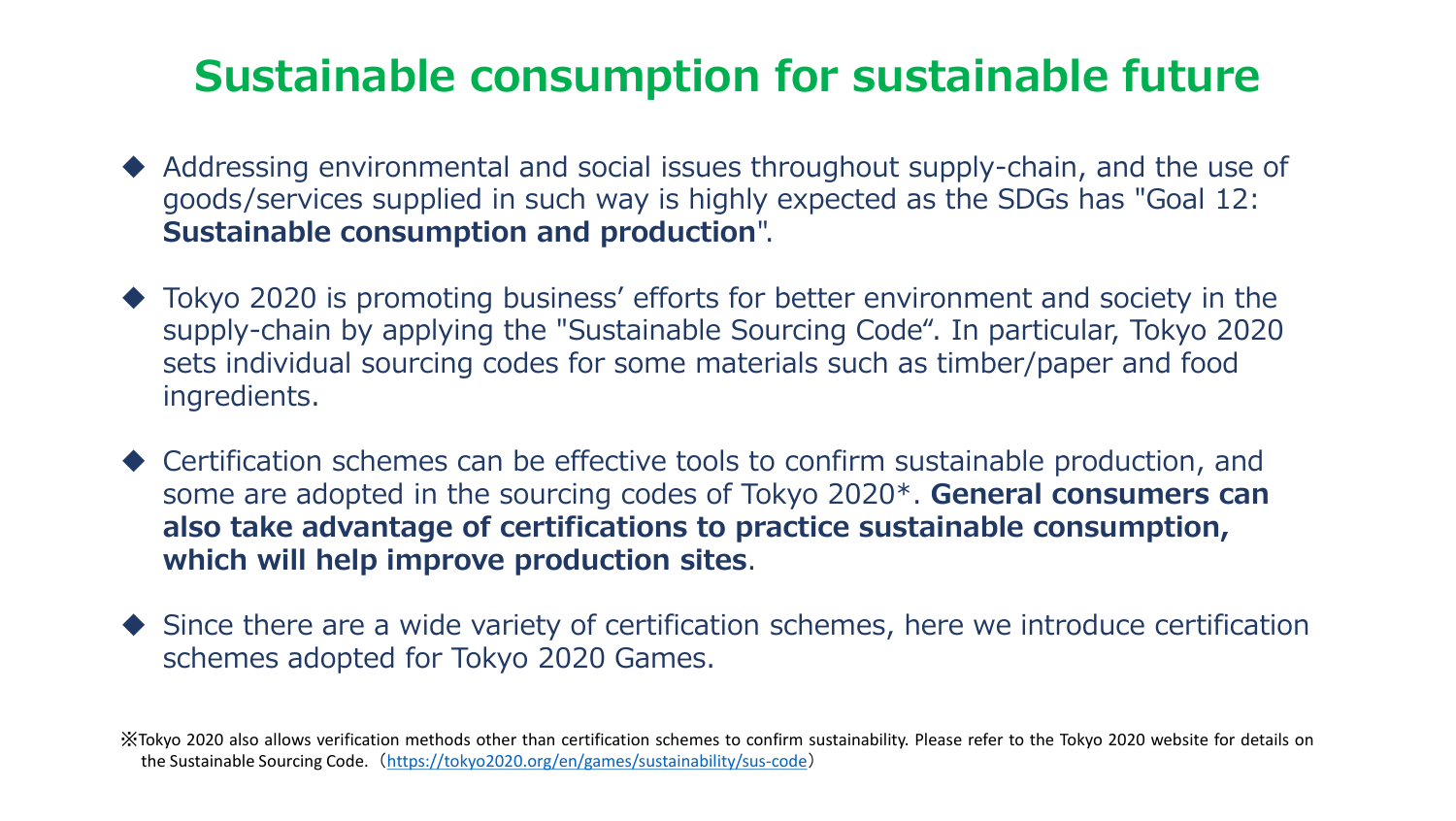| Certification scheme |                                   | Explanation                                                                                                                                                                                                                                                                                                                                                                                                                   | Tokyo2020's                                                     |
|----------------------|-----------------------------------|-------------------------------------------------------------------------------------------------------------------------------------------------------------------------------------------------------------------------------------------------------------------------------------------------------------------------------------------------------------------------------------------------------------------------------|-----------------------------------------------------------------|
| $FSC^{\circledR}$    |                                   | FSC (Forest Stewardship Council®) promotes environmentally appropriate,<br>socially beneficial, and economically viable management of the world's forests.<br>(FSC <sup>®</sup> N003155)                                                                                                                                                                                                                                      | Scope<br>Timber/Paper                                           |
| <b>PEFC</b>          |                                   | PEFC (Programme for the Endorsement of Forest Certification) works to protect<br>forests by promoting sustainable forest management through certification. PEFC<br>recognizes that while the concept of sustainable forest management is global in<br>nature, its implementation is local.                                                                                                                                    | Timber/Paper                                                    |
| <b>SGEC</b>          |                                   | SGEC (Sustainable Green Ecosystem Council) is a Japanese domestic forest<br>certification system. Mutually approved with PEFC, SGEC-certified products can<br>be distributed as PEFC-certified products.                                                                                                                                                                                                                      | Timber/Paper                                                    |
| <b>ASIAGAP</b>       | Asiagap                           | ASIAGAP is a Japan origin GAP <sup>**</sup> certification program recognized by Global Food<br>Safety Initiative (GFSI) in 2018, first time ever from Asian region. ASIAGAP<br>certifies food safety, farm operation, environmental sustainability, worker safety<br>as well as human rights and welfare.                                                                                                                     | Agricultural<br>products                                        |
| <b>JGAP</b>          | <b>JGAP</b>                       | JGAP is a Japanese GAP certification program with more than 10 year history.<br>JGAP certifies sustainable farm operation such as food safety, environmental<br>sustainability, worker safety, as well as human rights and welfare. For livestock<br>and livestock products, JGAP requires consideration for animal health and animal<br>welfare.                                                                             | Agricultural/<br>Livestock<br>products                          |
| GLOBALG.A.P.         | <b>GLOBALG.A.P.</b><br><b>GGN</b> | GLOBALG.A.P. is an internationally recognized and accredited set of good<br>farming practices covering food safety, environmental sustainability, social<br>responsibility, animal welfare and supply chain traceability. Its goal is to promote<br>safe and responsible farming that benefits producers, retailers, and consumers<br>globally. GLOBALG.A.P. covers agriculture, floriculture, aquaculture, and<br>livestock. | Agricultural/<br>Livestock<br>products                          |
| SQF                  | SQF                               | SQF (Safe Quality Food) is a food safety certification scheme that is<br>benchmarked by the Global Food Safety Initiative (GFSI). It is based on the<br>Codex HACCP methodology and Good Agricultural Practice (GAP) requirements.<br>A sustainability addendum has been established to align with the Tokyo 2020<br>Sustainable Sourcing Code.                                                                               | Agricultural/<br>Livestock<br>products (beef,<br>chicken, pork) |
| <b>LPA</b>           | <b>LPA</b>                        | LPA (Livestock Production Assurance) is an Australian farm assurance program<br>that includes food safety, eco-friendly livestock production activities, and animal<br>welfare.                                                                                                                                                                                                                                               | Australian beef                                                 |
| <b>NFAS</b>          |                                   | NFAS (National Feedlot Accreditation Scheme) is an Australian quality assurance<br>program that includes food safety, eco-friendly livestock production activities,<br>and animal welfare.                                                                                                                                                                                                                                    | Australian beef                                                 |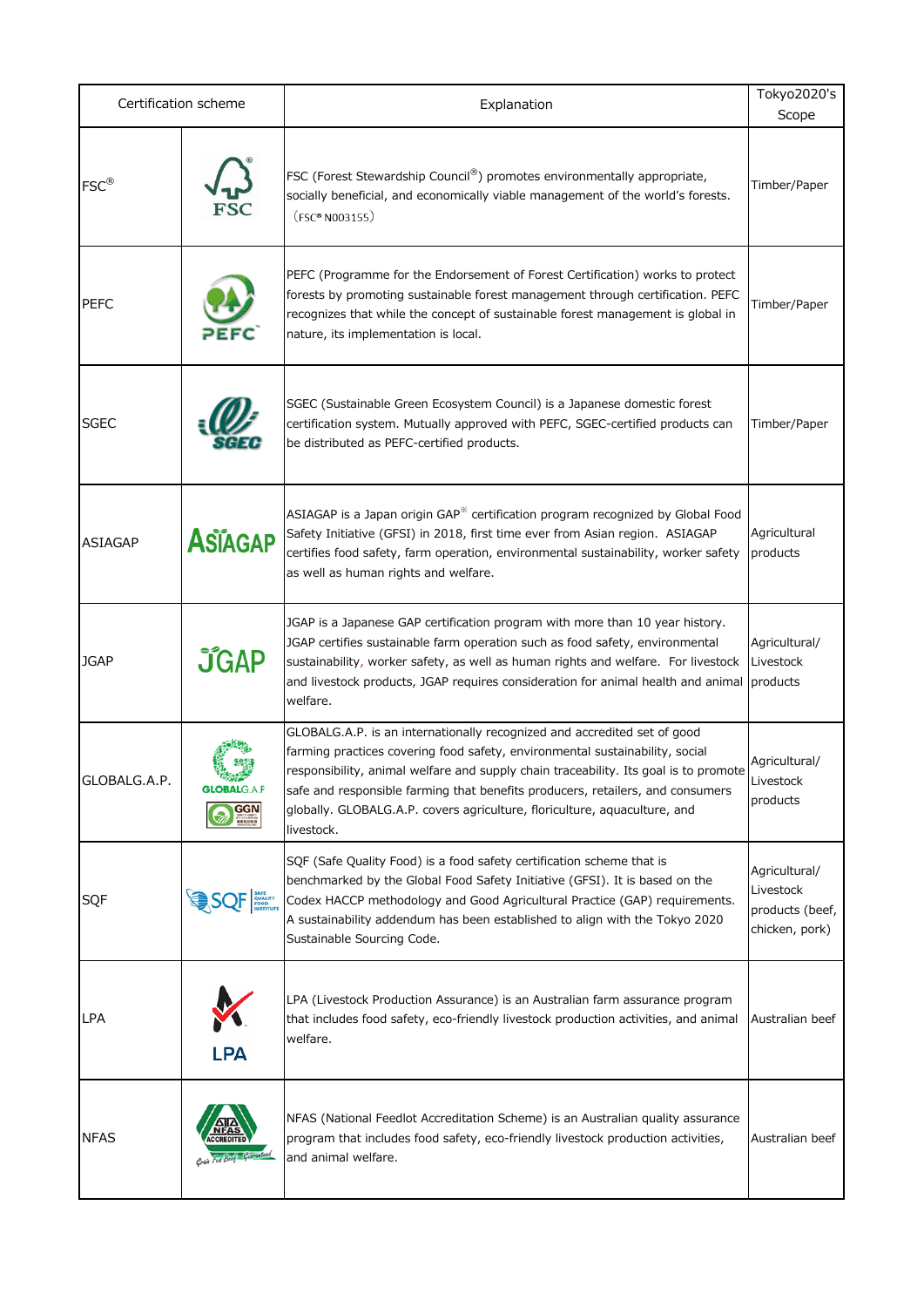| Certification scheme                                      |                                          | Explanation                                                                                                                                                                                                                                                                                                                                                                                                          | Tokyo2020's<br>Scope                                         |
|-----------------------------------------------------------|------------------------------------------|----------------------------------------------------------------------------------------------------------------------------------------------------------------------------------------------------------------------------------------------------------------------------------------------------------------------------------------------------------------------------------------------------------------------|--------------------------------------------------------------|
| Good<br>agricultural<br>practices for<br>Banana<br>(TGAP) |                                          | TGAP is a Taiwanese GAP certification scheme that ensures the safety and<br>quality of agricultural products to effectively eliminate risk factors and reduce<br>environmental impact. Under this scheme, certified products are labelled with<br>TAP (Traceable Agricultural Products) marks. The "2020 PLUS version" for<br>bananas meets the Tokyo 2020 Sustainable Sourcing Code.                                | Taiwanese<br>banana                                          |
| <b>SSAP</b>                                               | <b>SUSTAINABLE</b><br><b>SE U.S. SOY</b> | SSAP is an international certification for sustainable soy production and are<br>based on a national system of sustainability and conservation laws including<br>biodiversity & high carbon stock production, sustainable farming practices, labor<br>health & welfares, continuous improvement of production activities. SSAP mark<br>can be used on any product that contains verified soy and soy-based products. | U.S. soy<br>products                                         |
| Fairtrade<br>Certification                                | <b>FAIRTRADE</b>                         | The FAIRTRADE Mark is the symbol of the international Fairtrade Certification<br>system which supports the sustainable development of small producers and<br>workers in developing countries, such as the guarantee of minimum price and<br>premium, prohibition of forced labour and child labour and environmental<br>protection.                                                                                  | Overseas<br>coffee, tea,<br>cacao, fruits,<br>etc.           |
| Rainforest<br>Alliance                                    |                                          | The Rainforest Alliance is creating a more sustainable world by using social and<br>market forces to protect nature and improve the lives of farmers and forest<br>communities. When you choose Rainforest Alliance Certified™ coffee, tea,<br>bananas, or other products, you can be confident that they contribute to a better<br>future for rural communities and the environment.                                | Overseas<br>coffee, tea,<br>cacao, fruits,<br>palm oil, etc. |
| <b>RTRS</b>                                               |                                          | The RTRS (Round Table on Responsible Soy Association) Standard for<br>Responsible Soy Production ensures that RTRS soy not only meets the highest<br>environmental criteria (including a guarantee of third party-verified zero<br>deforestation and zero conversion) but also a wide-reaching set of social and<br>labor requirements.                                                                              | Overseas soy                                                 |
| MEL                                                       |                                          | MEL (Marine Eco-Label Japan) is a scheme certifying both wild and farmed<br>fisheries in Japan upon sustainable resource management. MEL is formulated<br>reflecting rich diversity of ecosystems and seafood culture of Japan.                                                                                                                                                                                      | Fishery<br>products                                          |
| <b>MSC</b>                                                | <b>TAINABLE</b><br>EAFOOD                | The Marine Stewardship Council (MSC) is an international non-profit<br>organisation. MSC ecolabel and certification program recognises and rewards<br>sustainable fishing practices and is helping create a more sustainable seafood<br>market.                                                                                                                                                                      | Fishery<br>products                                          |
| AEL                                                       |                                          | AEL (Aquaculture Eco-Label) is a fisheries eco-label from Japan that certifies<br>aquaculture that reduce a burden on the environment and considers the working<br>environment.                                                                                                                                                                                                                                      | Fishery<br>products                                          |
| <b>ASC</b>                                                |                                          | ASC (Aquaculture Stewardship Council) is an international certification program<br>for environmentally and socially responsible aquaculture products.                                                                                                                                                                                                                                                                | Fishery<br>products                                          |